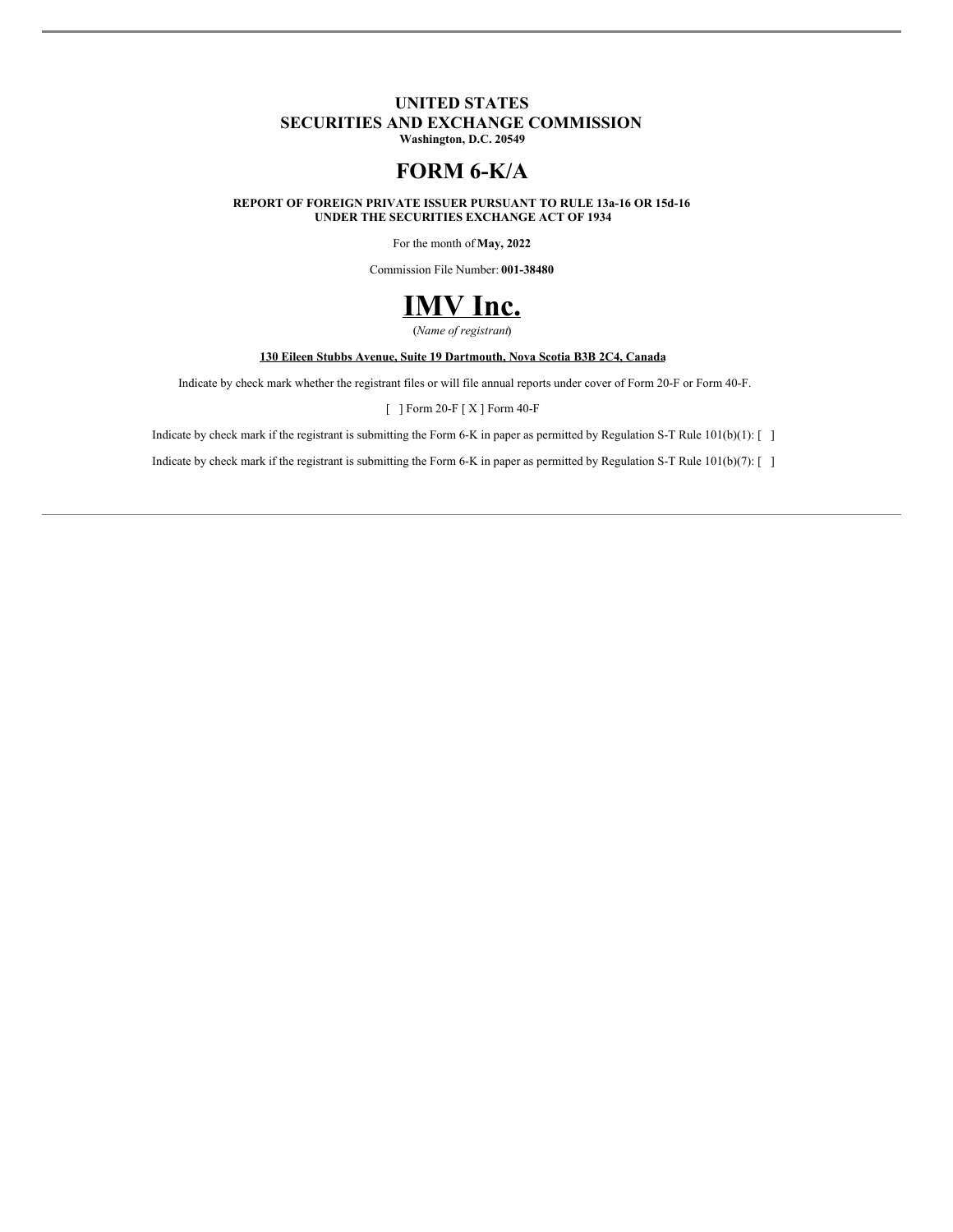#### **SIGNATURES**

Pursuant to the requirements of the Securities Exchange Act of 1934, the registrant has duly caused this report to be signed on its behalf by the undersigned, thereunto duly authorized.

#### **IMV Inc.**

Date: May 25, 2022 By: /s/ Brittany Davison Name: Brittany Davison Title: Snr. VP Finance acting as Chief Financial Officer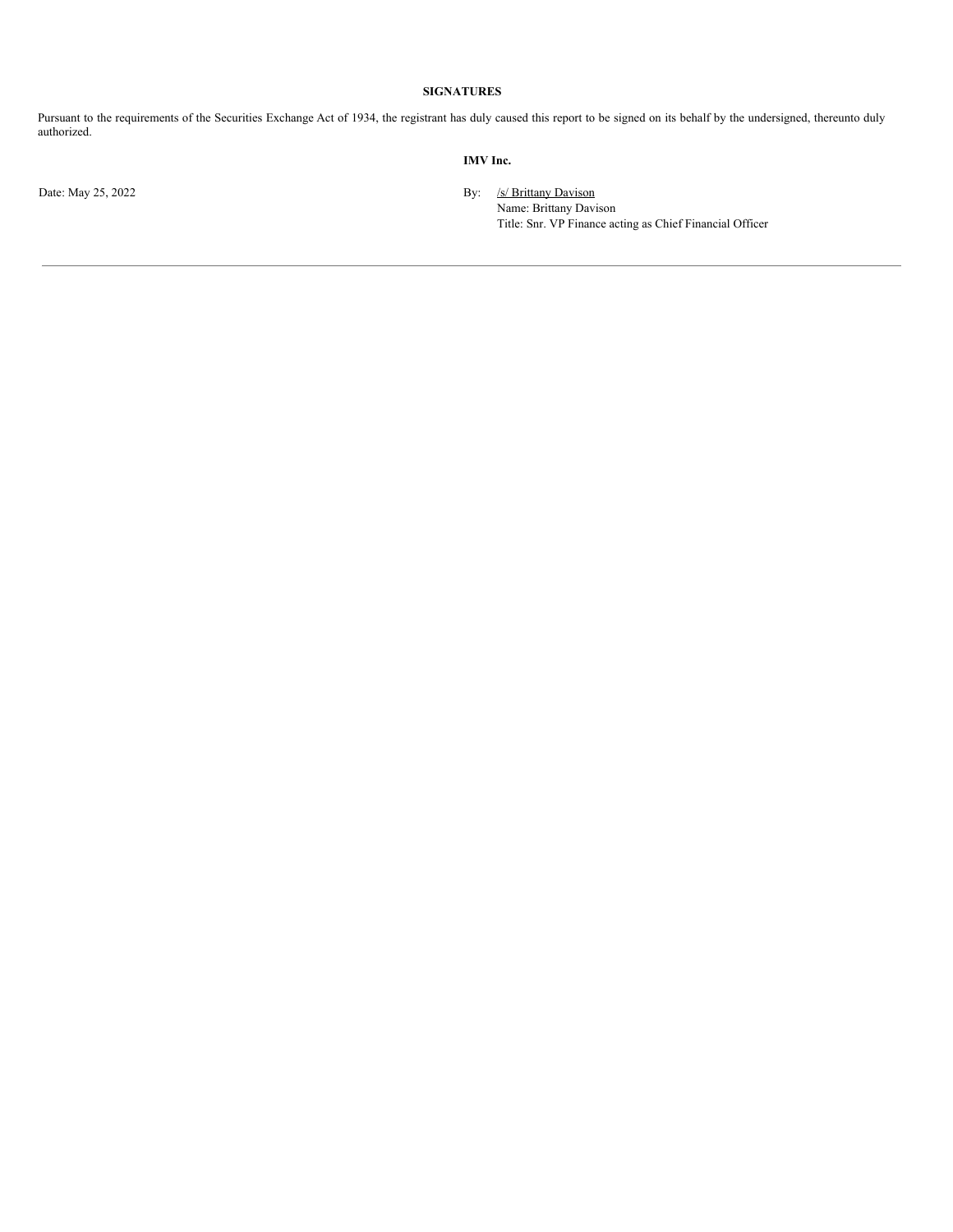#### **Form 6-K Exhibit Index**

| <b>Exhibit</b> |                                                          |
|----------------|----------------------------------------------------------|
| Number         | <b>Document Description</b>                              |
| 99.1           | record date<br>$N$ $\alpha$ ti<br>Amended<br>meeting and |